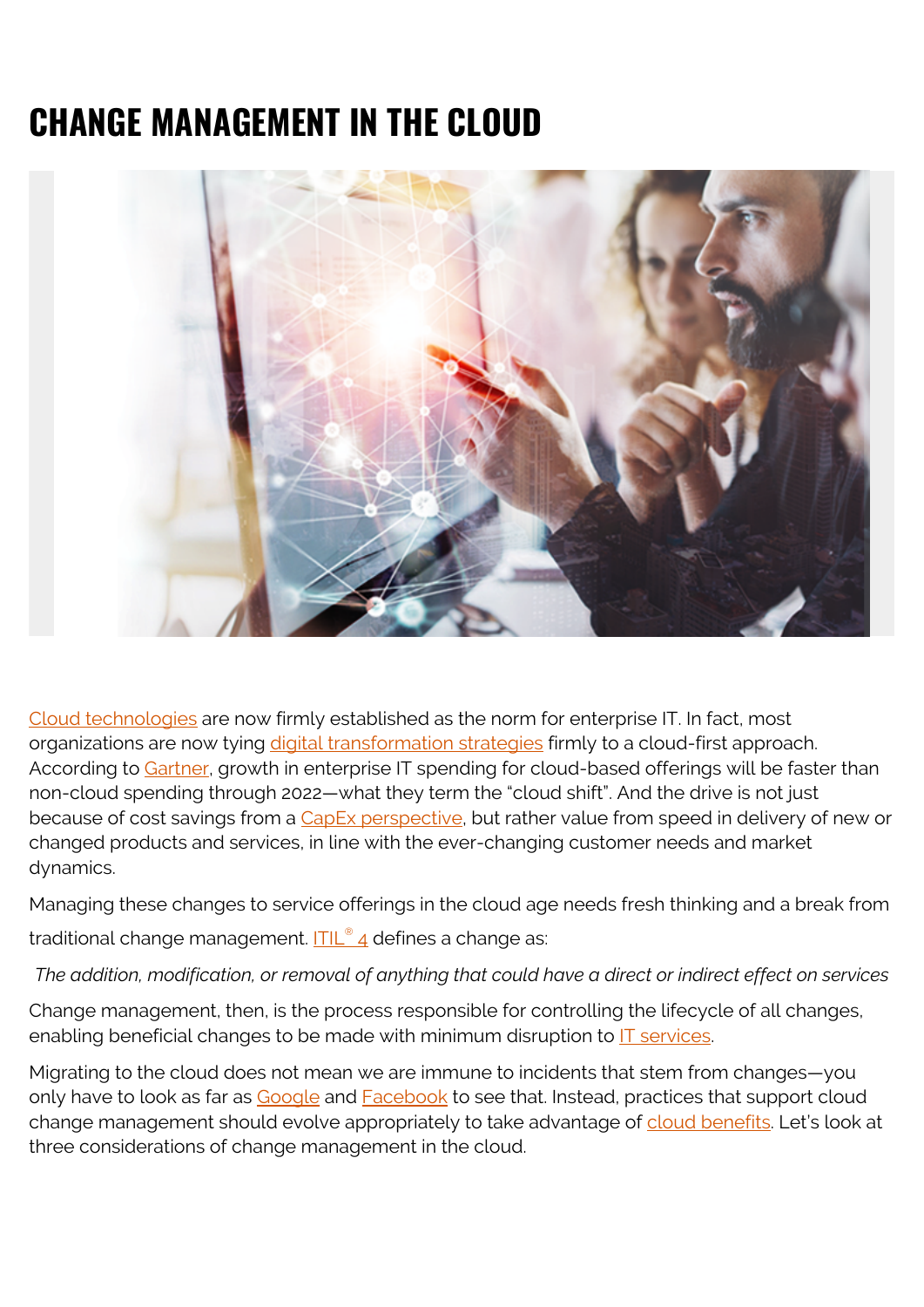# $8$  bmc

#### How Cloud changes Change Management



### **1. Cloud environments facilitate faster change processes**

Cloud environments are designed for agility—facilitating speed when it comes to change. Components and licenses are available on demand. Apart from financial constraints, there is no delay that determines when you can spin up an environment with the requisite capacity and software you need for your solution. This means that changes can be made using a few clicks and operations, taking minutes rather than days. This isn't limited to setting up new environments; replicating or rolling back changes across multiple environments is significantly easier and quicker.

Traditional IT environments require a considerable amount of planning for capacity upgrades. This is not true of cloud environments, where autoscaling ensures capacity can be upgraded automatically, on demand.

Cloud environments also provide or facilitate the use of a variety of automation, integration, and deployment tools that allow the organization to make small, frequent changes that reduce business risk and introduce business value at an increased rate. These include solutions such as:

- [Git](https://git-scm.com/)
- [Jenkins](https://www.jenkins.io/)
- [Chef](https://www.chef.io/)
- [Puppet](https://puppet.com/)

Therefore, the cloud reduces the necessary change management effort of understanding and preparing infrastructure for required changes. Also, the automation and high velocity that characterizes changes in the cloud means that routing of changes through a centralized repository—for logging all changes for categorization, prioritization and approval—takes a back seat due to the bottleneck it could introduce.

#### **2. New solution development approaches require a shift from**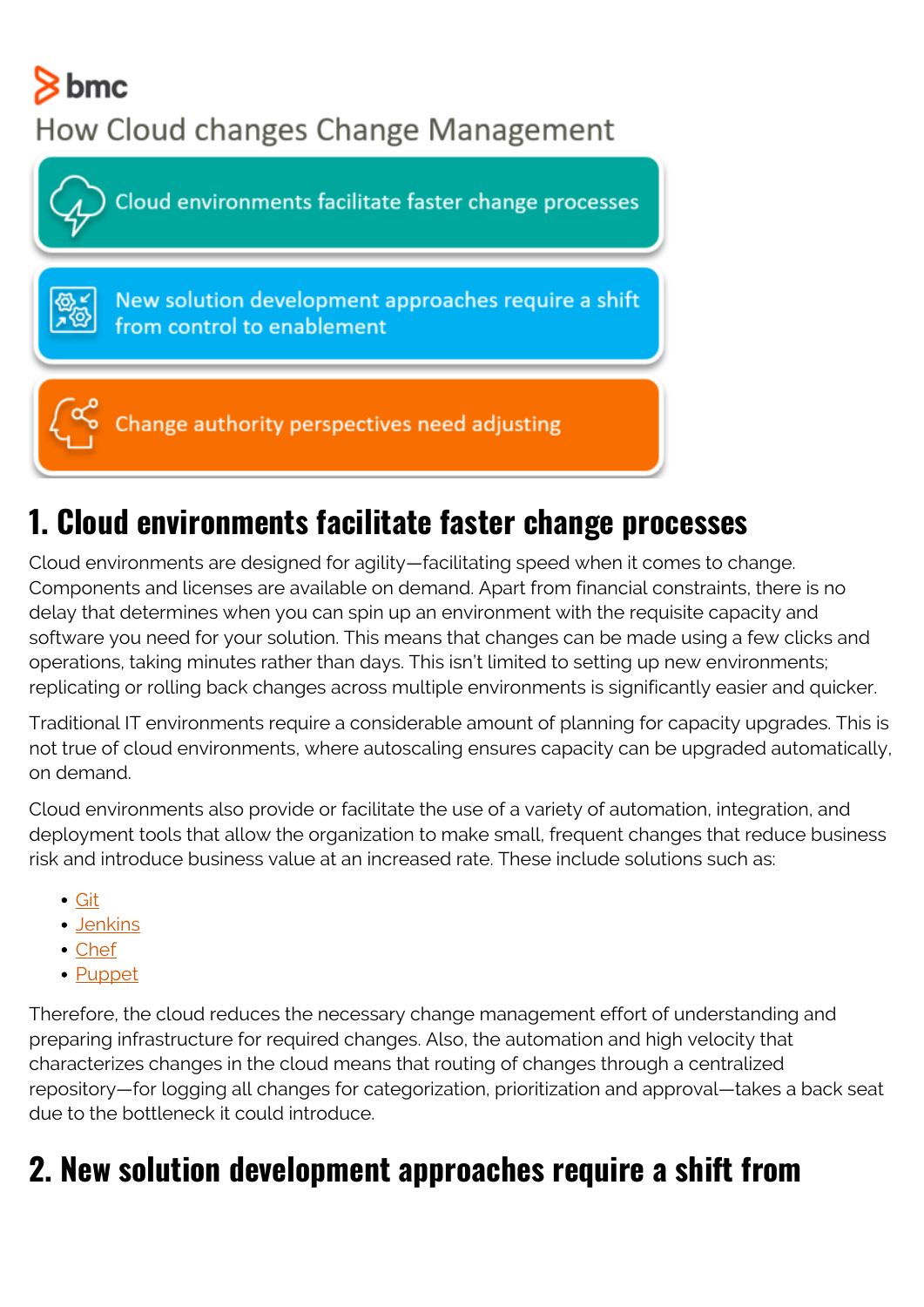#### **control to enablement**

Because approaches such as [Agile](https://blogs.bmc.com/blogs/agile-scrum-getting-started/) and [DevOps](https://blogs.bmc.com/blogs/devops-basics-introduction/) are now the mainstay of solution development in the cloud, change management needs to move from a control perspective to one of enablement. These new approaches are self-managed in nature; as such, they repel any attempts to impose bureaucratic control—a hallmark of change management. These approaches prefer iterative and regular deployment of new features and modifications, which can be delivered through [continuous](https://blogs.bmc.com/blogs/devops-continuous-integration-delivery-deployment/) [integration, delivery, and deployment processes](https://blogs.bmc.com/blogs/devops-continuous-integration-delivery-deployment/). (No wonder the ITIL 4 publication quickly [evolved](https://www.beyond20.com/blog/understanding-change-enablement-practice-itil-4/) [the name](https://www.beyond20.com/blog/understanding-change-enablement-practice-itil-4/) of the change management practice from *change control* to *change enablement*.)

Cloud technologies, in essence, de-risk a lot of changes (in a sense turning them into standard changes). This results in the removal of a lot of complexity in the planning and execution of changes due to automation and visibility provided by these technologies.

Adoption of cloud means that change management should now be geared towards exploiting these capabilities, therefore focusing on development of appropriate [change models](https://www.axelos.com/case-studies-and-white-papers/itil-4-and-the-cloud) (repeatable approaches to the management of a particular type of change, e.g. creating a container or modifying a product feature). Cloud-focused change models would consider:

- Technical aspects
- Compliance requirements (e.g. data privacy and information security controls)
- Product ownership
- Additional concerns

Defining these models upfront facilitates faster planning, approval, and automated execution of changes within the cloud environment. Low and medium risk models would be fully automated, including appropriate checks. High risk/cost changes would be automatically routed to the relevant authority for review and approval.

#### **3. Change authority perspectives need adjusting**

Traditionally, there are multiple change authorities dependent on [the type of change.](https://blogs.bmc.com/blogs/changes-types-standard-vs-normal-vs-emergency-change/) A change of significant cost and risk could go all the way to the board for approval, while a low-level change might just require the data center manager.

One well known authority in IT changes is the [Change Advisory Board \(CAB\),](https://blogs.bmc.com/blogs/change-control-board-vs-change-advisory-board/) which became the de facto target for bureaucracy in change management, where their decision-making process was not organized to support speed in delivery of business value through change. This approach is counterproductive in a cloud environment, as the thinking should not be on *stopping* changes on the whims of subjective analysis—rather on *facilitating* quick execution.

To facilitate speed in a cloud environment, product and infrastructure teams must have greater autonomy in prioritizing what changes should be executed. Control is only exercised, then, where risk and cost are beyond the set thresholds. So long as the team is within thresholds and based on the agreed models, freedom to execute changes is granted. Rather than having a centralized external CAB, internal peer reviews become the preferred authority on decision making for changes to code or environments. This reflects the internal self-managed capability instead of reliance on external authority, as [Google explains.](https://cloud.google.com/solutions/devops/devops-process-streamlining-change-approval)

So, in a cloud environment, the visibility of change becomes the main focus for higher level change